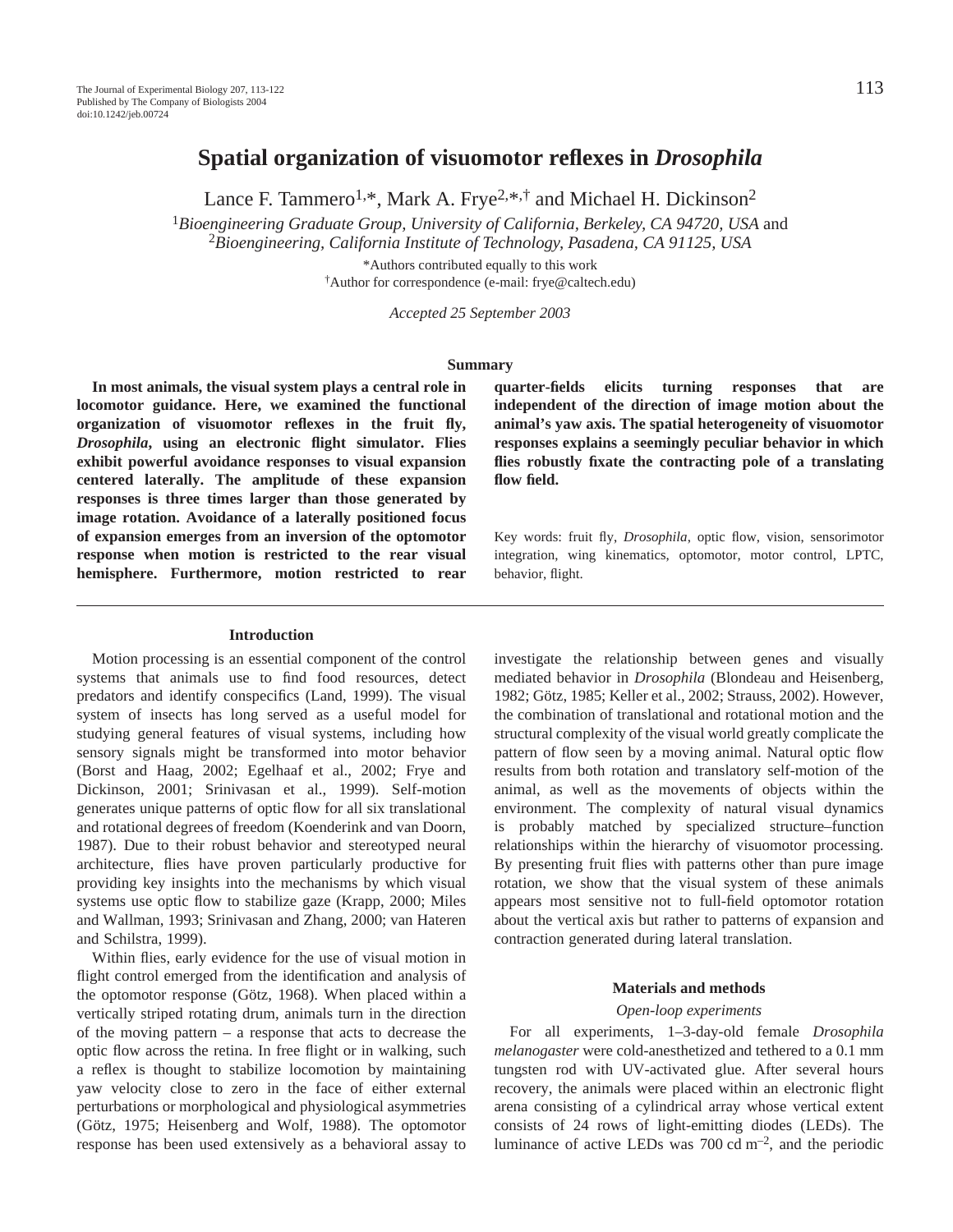#### 114 L. F. Tammero, M. A. Frye and M. H. Dickinson

contrast of the display was approximately 91%. The details of both the tethering procedure and the electronic arena are described elsewhere (Lehmann and Dickinson, 1997; Tammero and Dickinson, 2002a). Because each LED of the arena subtends a discrete angle of 5°, pattern movement was approximated using apparent motion stimuli. The angular velocity of the pattern is determined by the amount of time between 5° jumps in the pattern. For each experiment, we programmed the arena to display a vertical square wave pattern with a spatial frequency of 30°. The horizontal motion of the pattern (around the yaw axis of the animal) could be independently controlled in the front and rear half-fields of visual space. When the direction of motion in both half-fields was identical, the fly received a full-field rotatory stimulus. If the direction of motion in one half-field was reversed, the display created a focus of expansion at 90° azimuth and a focus of contraction on the opposite side. When motion was confined to a single half-field, the opposite half-field displayed a stationary pattern.

To track the responses to motion in the display, the stroke amplitude and frequency of both wings was tracked optically using a wingbeat analyzer (Götz, 1987). We sampled the data at 1 kHz using a data acquisition board (National Instruments, Austin, TX, USA) and custom software written in MATLAB (Mathworks, Natick, MA, USA). We conditioned and normalized the wingbeat signals off line as described in a previous study (Tammero and Dickinson, 2002a). During each trial, the fly was presented with a motion stimulus lasting 4 s followed by a 5 s interval with no motion. Each experiment consisted of between 8 and 15 flies, each completing five sets of 50 trials.

## *Torque measurements*

To measure the yaw torque that a fly generates, the flies were affixed to a modified tether. A 12 mm-long  $\times$  0.15 mmdiameter tungsten rod was placed inside an 8 mm-long polished stainless steel tubing (0.36 mm outer diameter, 0.18 mm inner diameter). Both the tubing and tightly nested rod were fixed in place at one end. The rod extended by 4 mm through the tubing at the free end. A small 1 mm×1 mm×0.1 mm-thick surface mirror was attached with cyanoacrylate to the protruding portion of the rod. Flies were tethered to the free end of the rod as they were with normal tethers. The stiff outer tubing minimized bending of the rod while permitting torsion generated by the tethered fly. Thus, as the fly modulated its yaw torque, the rod and mirror assembly rotated in torsion. Torsion was measured by aiming the beam of an He–Ne laser at the mirror, measuring the deflection of the reflected beam using a position-sensitive dual photodiode 'spot detector' (UDT SL5-2, capable of detecting displacements as little as  $2 \mu m$ ). The signal from the photosensor was amplified and low-pass filtered at a cut-off of 1·kHz. The measured deflection of the beam was calibrated and found to be linear with respect to applied torque. During turning responses, the torque produced by the fly was calculated to twist the tether by less than  $10^{-6}$  rad.

## *Closed-loop experiments*

The methods for the closed loop experiments were identical to those used in the open loop, except that the difference between the left and right wingbeat amplitude was fed back to control the angular velocity of the display. The visual pattern placed in closed loop with the fly was either a full-field rotary pattern or a lateral expansion pattern, both of which extend over the full flight arena. In these experiments, a 3.5 V peakto-peak  $0.5$  Hz sinusoidal bias was added to the feedback signal to challenge the fly's ability to control the display. Each trial lasted 180 s with the bias applied being switched on and off every 30 s. An individual experiment consisted of three trials with the rotary stimulus and three trials with the expansion stimulus.

### **Results**

## *Spatial organization, summation and gain of translation responses in open loop*

We investigated the spatial organization of visuomotor responses by placing tethered fruit flies within an electronic cylindrical arena that permitted independent motion within the front and rear regions of visual space. We monitored animal's responses to image motion by optically tracking the difference in stroke amplitude between the left and right wings and by simultaneously measuring yaw torque directly. Because in all cases these two signals were highly correlated, we refer to the behavior recorded by either method as the 'turning response'. The traces in Fig. 1A–D show the flies' responses elicited by a coherent yaw rotation at a temporal frequency of  $10~\mathrm{s}^{-1}$ . The fly exhibits an optomotor response – a motor reflex by which the animal attempts to reduce the induced retinal slip speed. Surprisingly, when motion is confined to the front visual hemisphere, animals turn in the same direction, but the response magnitude is greater than if the flies are presented with full-field rotation (Fig. 1B). Furthermore, when the stimulus is confined to the rear hemisphere, flies turn against the direction of image rotation – a response that would increase flow across the retina in an unrestrained animal. Another distinct feature of the rear field response is that it decays more rapidly and eventually reverses polarity with the offset of image motion (Fig. 1C). The response to full-field rotation is closely approximated by the sum of oppositely signed reflexes (Fig. 1A, dotted red lines), which explains why it is attenuated relative to the front field response.

Combining identical pattern motion in the front visual hemisphere with motion in the opposite direction in the rear field approximates the pattern of optic flow during sideways translation (side-slip) with a coherent focus of expansion on one side of the animal and a focus of contraction on the other. The amplitude of the response to this lateral expansion/ contraction pattern is larger than that elicited by either full- or frontal-field motion. Unlike full-field rotation, the response to the expansion/contraction stimulus does not represent a simple linear sum of separate front and rear responses (Fig. 1D, dotted red lines). Instead, the response reaches a lower plateau and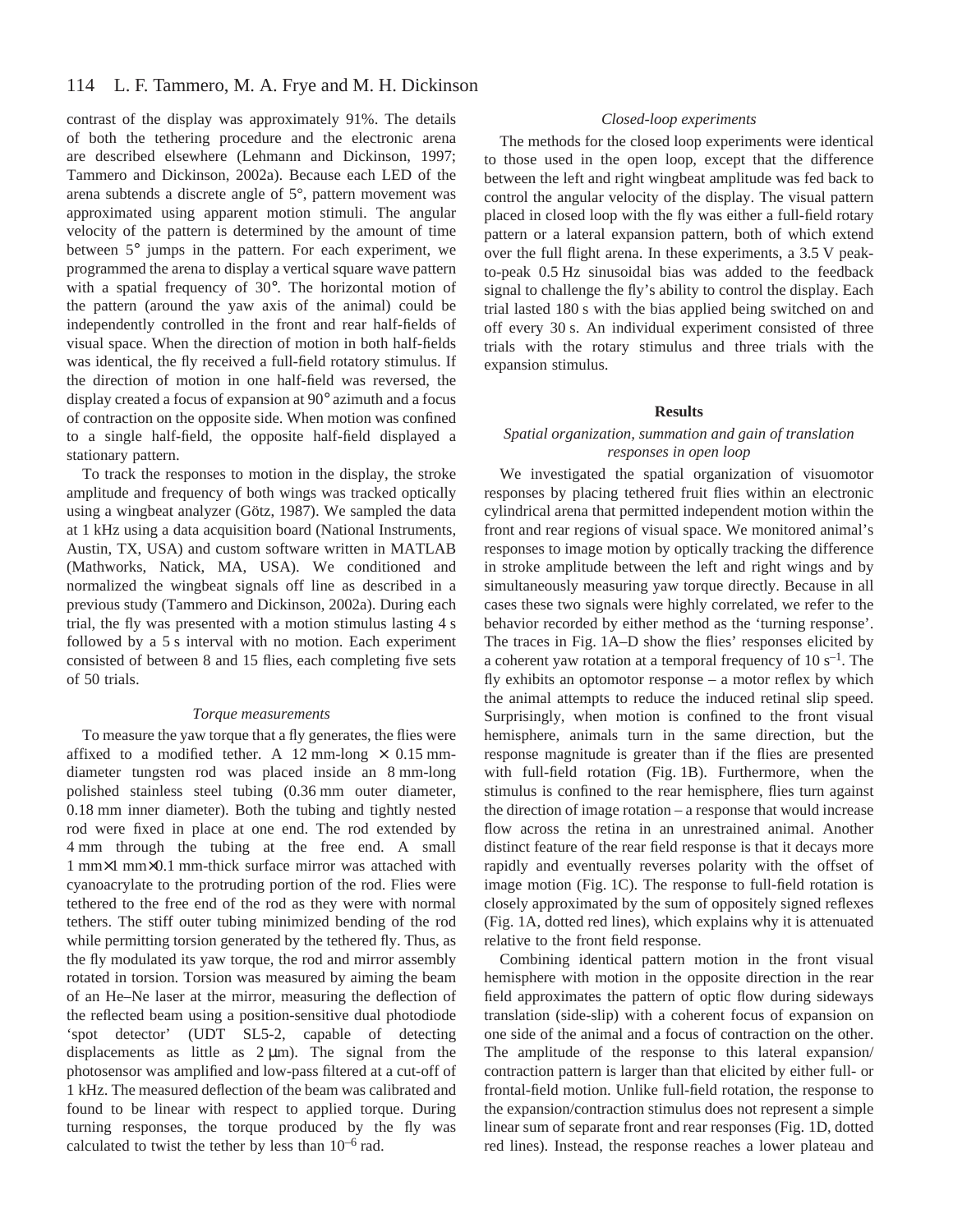

does not decay, as one would expect from the sum of separate front and rear field responses. This may result from morphological limits on the maximum wingbeat amplitude that the animal can exhibit during turns.

To further examine this interaction between motion in the rear and front visual hemispheres, we systematically varied the sign and magnitude of motion displayed behind the fly while keeping the motion in front of the fly constant (Fig.  $1E$ ). For each contrast frequency displayed to the rear field, the flies'

Fig. 1. Responses to large-field motion stimuli presented in openloop conditions. At the onset of image motion, the fly generates a bilateral change in wing stroke amplitude that is highly correlated with yaw torque. (A) Uniform rotation across the entire visual field elicits a turning response in the same direction as the stimulus. (B) Motion confined to the front half of the visual field elicits a larger response compared with the full-field stimulus. (C) Motion across the rear visual field elicits a turning response in the opposite direction. The sum of separate front and rear field responses (dotted red lines in A) closely approximates the full-field response. (D) A lateral expansion/contraction stimulus with motion in opposite directions in the front and rear visual fields elicits the largest turning response. The dotted red line shows the sum of the responses to individual stimuli indicated in B and C. Each trace represents mean  $\pm$ S.D. (shaded area) (*N*=10). In all cases, contrast frequency changed from 0  $s^{-1}$  to 10  $s^{-1}$  according to the motion stimulus trace. The scale bars indicate 1 V for the wingbeat amplitude and  $10^{-8}$  N m for torque. Wingbeat amplitude signals were normalized (see Materials and methods). (E) Effect of rear field contrast frequency on turning response, measured from changes in wing stroke amplitude. Contrast frequency in the front field was held constant at  $10s^{-1}$  while the value in the rear field varied from  $-10s^{-1}$  to  $10s^{-1}$ . Negative values indicate motion in the same direction as the front field. Data points represent the mean values of the response  $\pm$  s.D. (*N*=10). (F) Turning response amplitude varies with the azimuth of the focus of expansion  $(N=5)$ . From  $-100$  deg. s<sup>-1</sup> to 100 deg. s<sup>-1</sup>, the turning response varies sigmoidally with the location of the focus of expansion. The response attenuates as the focus of expansion moves into the animal's rear field of view.

responses showed little change as long as the rear field pattern rotated in the same direction as the front field. When the rear field was stationary, the turning response increased by a factor of 2.4 times over the full-field rotation response. When the direction of motion in the rear visual field was in the direction opposite that of the front field, creating lateral foci of expansion and contraction, response magnitude increased to three times the full-field rotatory optomotor response. Thus, the response to front field motion is greatly elevated by any small counterdirectional motion behind the fly, whereas a small concurrent rotation causes a large decrease in the turning response. The effect shows a non-linear saturation, such that variation in the contrast frequency of the rear hemisphere has little influence on the magnitude of the turning response, as long as it is in the opposite direction as the front hemisphere.

To test whether responses to the expansion/contraction stimulus vary spatially, we measured the turning response while systematically changing the azimuth of the foci of expansion and contraction. For foci of expansion ranging from  $-100^{\circ}$  to 100° azimuth, the relationship between the turning response and stimulus position is sigmoidal (Fig. 1F). Thus, any time the focus of image expansion is displaced by more than 20° to one side, the fly generates a robust turning response away from the pole of expansion. Qualitatively, spatial variation in turning responses to a pattern of large-field (i.e. panoramic) expansion is similar to that measured for a smallfield expanding object (Tammero and Dickinson, 2002a).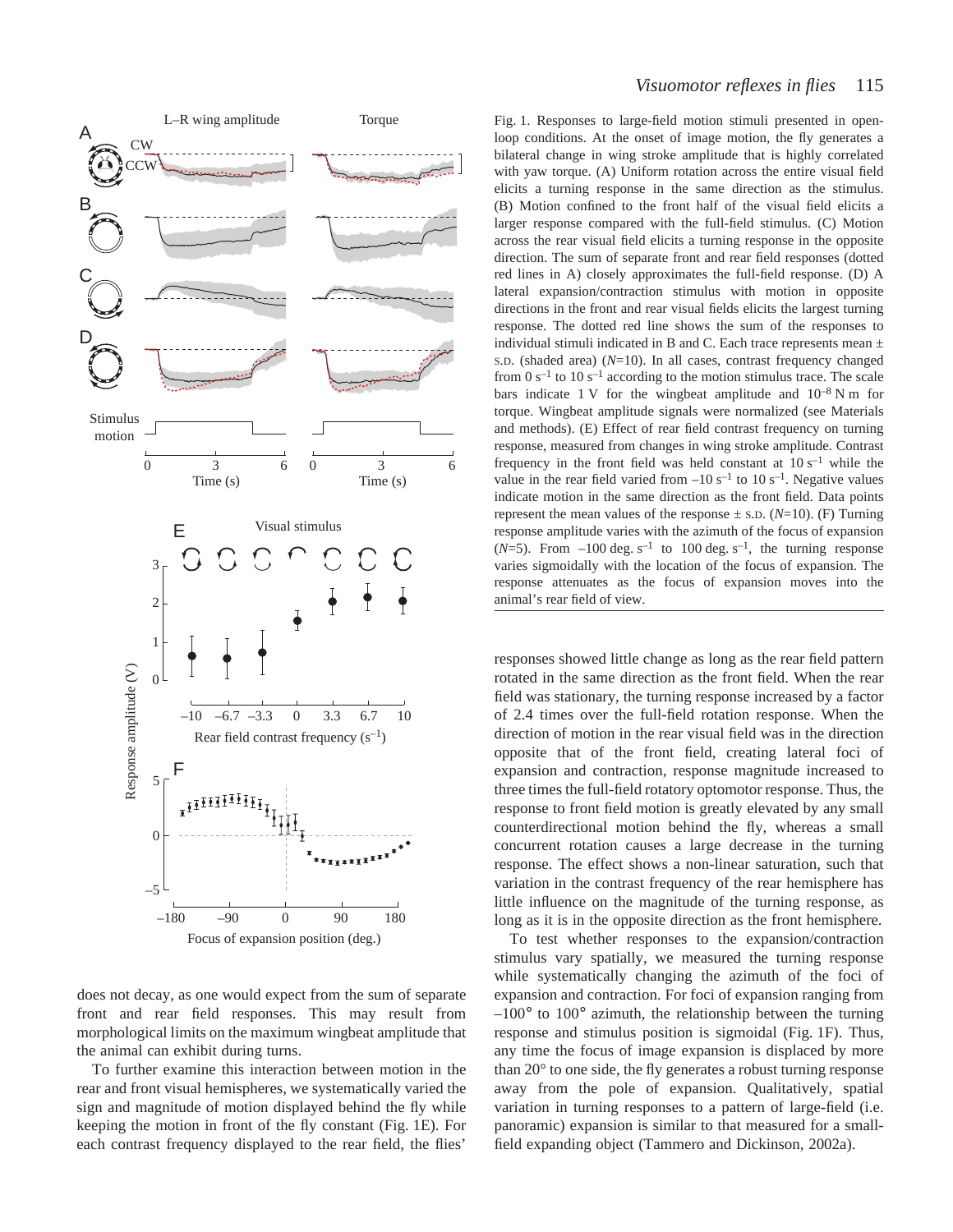116 L. F. Tammero, M. A. Frye and M. H. Dickinson



Fig. 2. The effect of contrast frequency on the front and rear field turning responses. The mean response amplitudes  $\pm$  s.E.M. for front (open symbols; *N*=12) and rear (black symbols; *N*=13) field motion reach a maximum at a contrast of  $10 s^{-1}$  and  $6.7 s^{-1}$ , respectively. Doubling the spatial period of the pattern (gray symbols; *N*=8) results in a shift in the contrast frequency optimum. No response reversal indicative of aliasing was found within the tested range of spatial and temporal frequencies.

Responses to image motion in insects are thought to result from the spatial integration of directionally sensitive local elementary motion detectors (EMDs; Buchner, 1976; Buchner et al., 1978; Hassenstein and Reichardt, 1956). Due to their underlying architecture, EMDs are subject to aliasing due to the spatial separation of the detector elements (Buchner, 1976; Götz, 1964b), an effect that might explain the reversal of the optomotor response in the rear field of view. If, for example, the spacing of the rear field EMDs were substantially different from those in the front field, they might exhibit aliasing for image velocities that elicit a non-aliased response from front field EMDs. We tested this possibility by examining the dependence of both the front and rear responses on image velocity. Holding the spatial wavelength of the pattern at 30°, we found no evidence for a change in the sign of either the front or rear field responses at elevated image velocities (Fig. 2). Although the rear field response was more broadly tuned than the front field response, both showed a similar unimodal dependence on contrast frequency (the image velocity divided by the spatial wavelength). To further ensure that the sign of the turning response did not result from this spatial aliasing, we repeated the experiments with a 60° grating pattern, twice the initial spatial period. Although the lower spatial frequency resulted in larger amplitude responses, both the sign and magnitude of turning responses showed a similar dependence on contrast frequency. Taken together, these results suggest that both front and rear responses are mediated by EMDs with roughly similar spatial properties and that the reversed sign of the rear field response cannot be explained by spatial aliasing.

Optic flow fields generated during translation contain diametrically opposed poles of expansion and contraction. To



Fig. 3. Flies show similar responses to individual elements of the expansion/contraction pattern. Data (including scale bar) presented as in Fig. 1. (A) Mean responses to full-field expansion/contraction. (B) Responses to a pattern of translation without motion in the lateral fields of view produce expansion avoidance responses similar to the full-field pattern. (C) Responses to the focus of expansion and (D) contraction. For comparison, assuming bilateral symmetry, data from Fig. 1C are inverted and re-plotted here (inset). The sum of the responses shown in C and D (dotted red line in A) approximates fullfield expansion/contraction responses (*N*=10).

determine if the full-field response could be explained by particularly salient individual components of the flow (Fig. 3A), we presented animals with a series of visual patterns approximating only parts of a translatory optic flow field; i.e. the focus of expansion, the focus of contraction and the area in between those parts of the flow field (Fig. 3B–D). A stimulus in which the moving grating was eliminated over the lateral  $90^\circ$  azimuth on both sides of the fly (Fig. 3B) provided a pattern in which there were translational cues but no motion at the poles. The responses to this translating stimulus are similar to those elicited by a full-field expansion/contraction (Fig. 3A) or an isolated focus of expansion (Fig. 3C). By contrast, the response to an isolated focus of contraction is qualitatively different from the lateral expansion/contraction response. The turning response is smaller, never reaches steady state and changes sign after approximately  $1.5 s$  (Fig. 3D). The responses to motion across the entire rear field followed a similar time course (Fig. 3D inset). The mathematical sum of responses to expansion and contraction presented individually slightly underestimates the response to both presented together (Fig. 3A, dotted red line). Together, these results demonstrate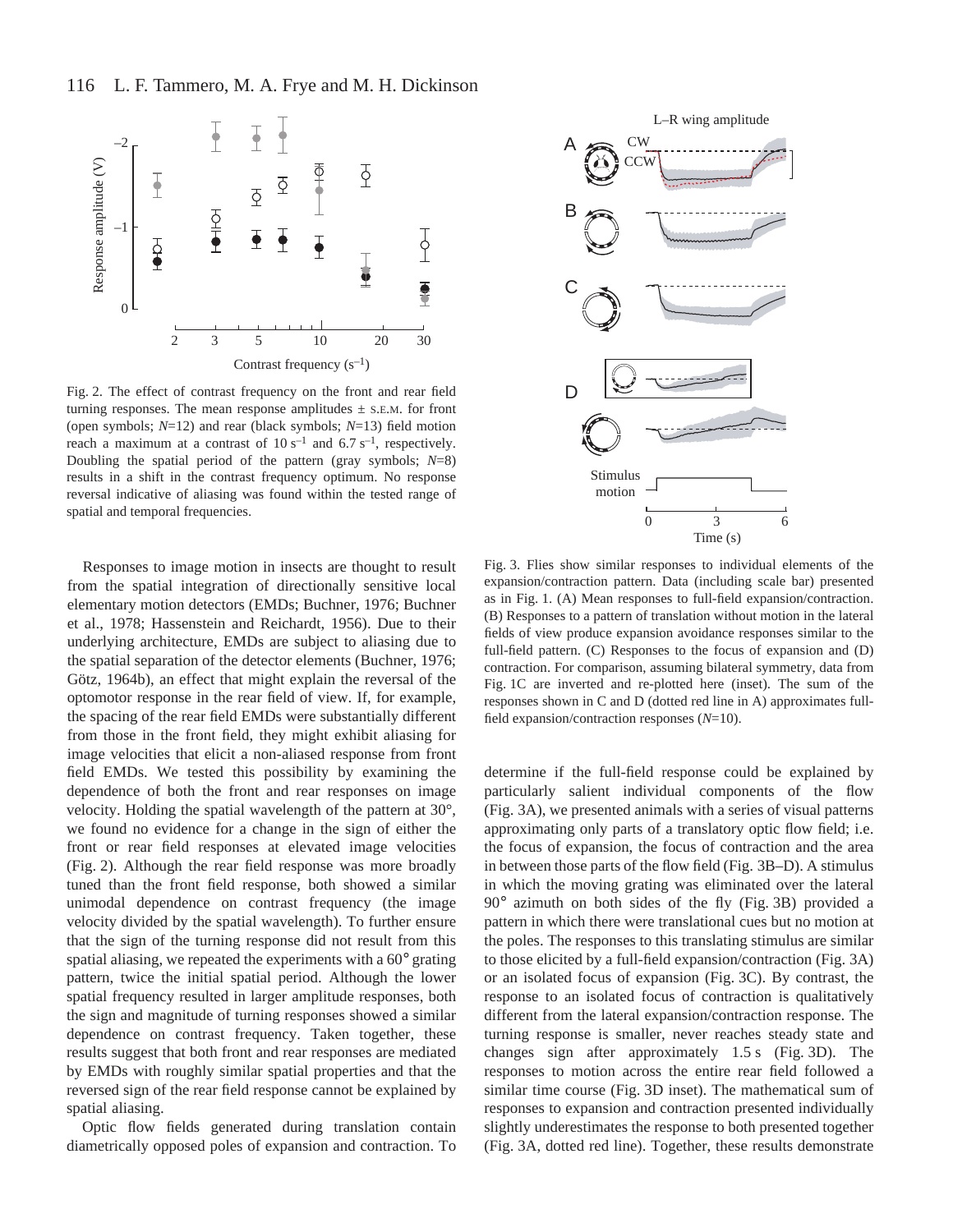

that whereas either translational motion or a clear focus of expansion is sufficient to initiate a strong turning response, an isolated focus of contraction is not.

We further examined these phenomena by comparing responses to image motion restricted to individual quadrants of the fly's visual field. Like the response to image motion over an entire front half-field (Fig. 4A), the fly turns syndirectionally with motion over either quarter of the frontal visual field (Fig. 4B,C). Although the individual quarter-field turning responses are smaller in amplitude than the half-field response, the arithmetic sum of the two quarter-field responses exhibits a faster onset and larger amplitude than the half-field response, suggesting that the front field response is saturated (Fig. 4A, dotted red line). As expected, the responses to motion restricted to individual quarter-fields have the same polarity as image motion (Fig. 4D).

The responses to image motion over the rear-quarter fields, however, follow a different pattern. Whereas clockwise motion across the rear half-field generated counterclockwise turns (Fig. 4E), clockwise motion restricted to the right rear quarter-field generated clockwise turns (Fig. 4F). Due to this difference in polarity, the arithmetic sum of the rear quarterfield responses is much smaller in magnitude than the response to motion over the entire rear half-field (Fig. 4E, dotted red line). Remarkably, the initial polarity of rear quarter-field responses is independent of the direction of image motion. Motion presented to the left rear quarter-field triggered clockwise turns, regardless of the direction of motion (Fig. 4G,H). Thus, only progressive (front-to-back) motion in the rear field of view elicits responses against the direction of motion, opposite the polarity expected of the optomotor reflex

## *Visuomotor reflexes in flies* 117

Fig. 4. Turning responses to motion in the rear quarterfields are non-directionally selective. Motion across the front half-field (A) or the constituent quarter-fields (B,C) generates turning responses that follow the sign of image motion (D). Front quarter-field motion produces saturated responses, thus the sum of responses (dotted red line in A) exceeds responses to half-field motion. (E) Motion across the rear half-field generates counterdirectional turning responses. However, responses to motion restricted to constituent quarter-fields show a sign inversion (F,G). Both clockwise and counterclockwise motion centered in a rear quarter-field triggers clockwise turns (G,H). Assuming bilateral symmetry, data from F are inverted and re-plotted here. As a consequence, the sum of rear quarter-field responses (dotted red line in E) does not approximate the response to half-field motion. This indicates non-linear processing of binocular motion information in the rear part of the visual field.

(compare panels  $B$ ,  $C$ ,  $F$  and  $G$  in Fig. 4). In addition, the temporal properties of rear field responses vary with stimulus direction. Whereas the response to progressive motion over a rear quarterfield steadily decays, the response to regressive motion over the same sector is sustained for the duration of the motion stimulus.

## *Steady-state responses to translatory optic flow in sensorimotor closed loop*

How are open-loop expansion/contraction responses incorporated into a functional organization of the flight control system? We examined this question by allowing flies to control pattern velocity under closed-loop conditions. In these experiments, animals could control the sign and magnitude of either rotational velocity (i.e. optomotor closed loop) or expansion/contraction velocity by adjusting the difference between left and right wing stroke amplitude. We periodically challenged the fly's capacity to control pattern motion by adding a sinusoidal bias to the feedback signal. When flies controlled a full-field rotatory pattern, introduction of the sinusoidal bias causes them to lose control of pattern velocity, subjecting them to rapid shifts in image position (Fig. 5A). Flies were better able to reduce visual motion for a translating expansion/contraction pattern (Fig. 5B). To quantify a fly's ability to control image motion, we measured the variance in pattern velocity during consecutive 1 s windows throughout the flight sequence. Position variance was substantially smaller when flies controlled the lateral expansion/contraction pattern than when they controlled the rotary pattern at identical gain (Fig. 5C). Thus, within the confines of the flight simulator, flies can better stabilize translatory flow than they can rotatory flow.

The magnitude, time course and polarity of open-loop turning responses to patterns of expansion/contraction indicate that flies robustly and continuously turn away from an expanding stimulus. Therefore, for a steadily translating flow field, bilaterally symmetrical collision avoidance reflexes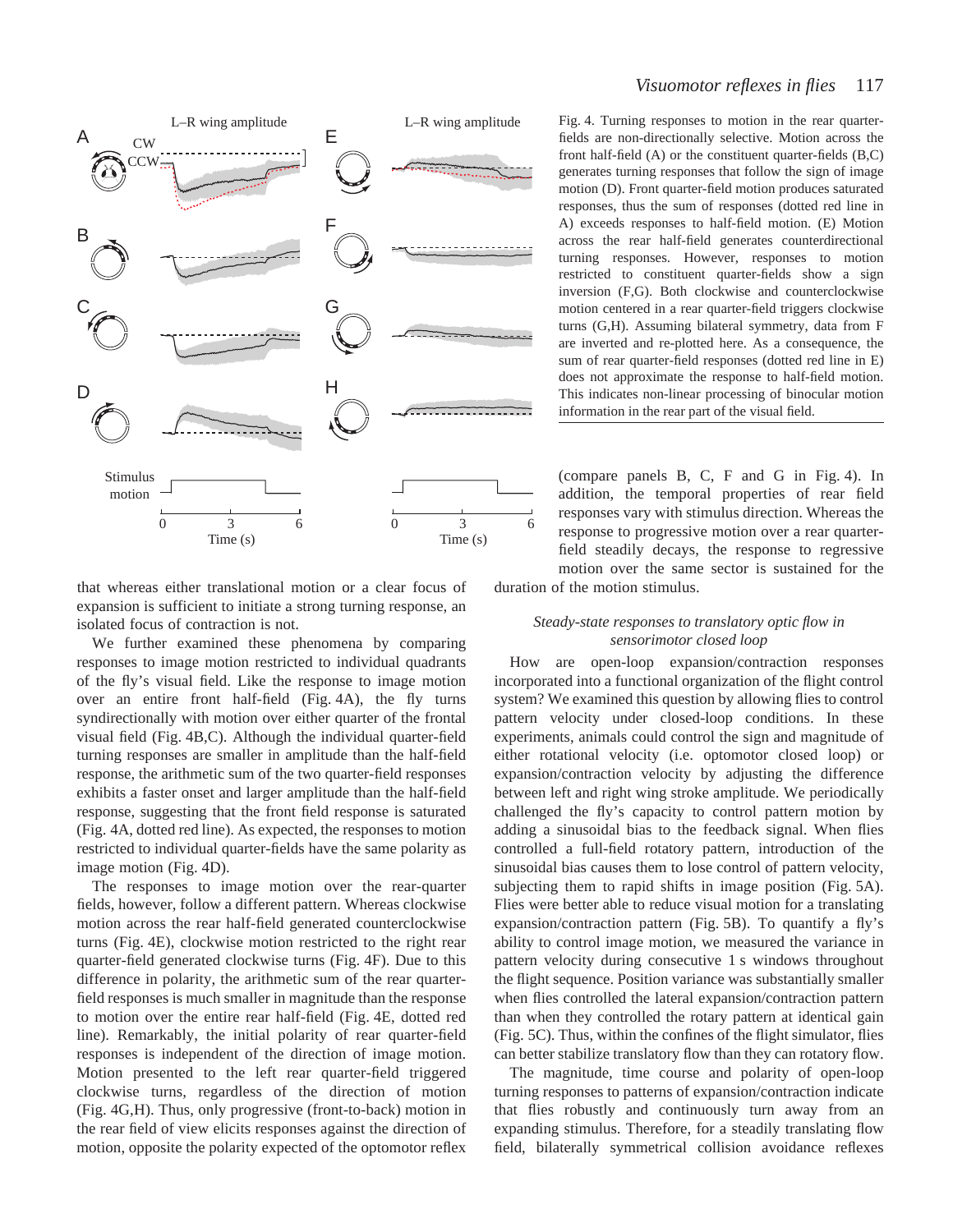

Fig. 5. Flies maintain better closed-loop control of an expansion/ contraction pattern than a full-field rotatory pattern. The fly controls the direction and velocity of either a full-field rotational (A) or a lateral expansion/contraction pattern (B) by adjusting the difference between left and right wing stroke amplitude. (C) The fly's ability to hold the pattern steady is reflected by the variance in the position over a series of  $1 s$  windows. (D) A sinusoidal bias is added to the feedback signal to challenge the fly's ability to control the pattern. The variance in position is much larger when the fly controls the position of a rotational pattern when compared to the expansion/ contraction pattern.

should equilibrate only when the focus of expansion is centered directly behind the fly. To determine if flies stabilize a pole of expansion, we allowed flies to control the yaw velocity of an expansion pole under closed loop conditions. The strength of the fixation of pole of contraction is best seen in comparison with other closed-loop configurations. If permitted to control the yaw velocity of a rotating checkerboard, flies tend to generate rapid rotations of the pattern that are thought to be analogous to the saccadic turns executed in free flight (Fig. 6Ai). Although they may transiently orient towards a particular feature of the display, on average the flies do not stabilize, or fixate, any preferred position within the random pattern (Fig. 6Aii). By contrast, flies presented with a single vertical stripe in closed-loop tend to smoothly track the object and maintain its position frontally (Fig. 6B). However, the positional variation of object fixation is significantly larger than for fixation of a contraction pole at identical feedback gain (Fig. 6C). We further challenged the fly's ability to control the position of the expanding/contracting flow field by periodically reversing the direction of pattern motion on either side of the animal, thereby instantaneously switching the positions of the expansion and contraction poles.

Flies respond by rapidly turning away from the new pole of expansion, fixating the new pole of contraction (Fig. 7A).

What are the salient visual cues that flies use to locate the position of the foci of expansion and contraction? Flies execute steady-state collision avoidance responses to patterns of image translation without motion at the poles (Fig. 3B), suggesting that the fixation of the contraction pole results from balancing the spatial integral of image flow in the left and right hemispheres. Alternatively, flies might be tracking the apparent 'seams' of the flow field – the poles themselves. We tested these competing hypotheses by varying the spatial and temporal composition of image motion on one side of a drifting expansion/contraction pattern. The two treatments produced similar results. By either doubling the image velocity (Fig. 7B) or halving the spatial wavelength (Fig.  $7C$ ) on one side, the steady-state fixation responses were biased approximately 20° toward the side of the arena containing the lower contrast frequency. Therefore, flies appear to be balancing contrast frequency bilaterally rather than tracking the apparent position of the poles. This integration model also predicts that the time course of the response should vary with contrast frequency. For a bilaterally symmetric drifting pattern of expansion/ contraction, increasing contrast frequency from 1.1 Hz to 6.6·Hz results in a 3-fold decrease in the delay to steady-state expansion avoidance (Fig. 7D). Therefore, both the spatial tuning and temporal dynamics of steady-state expansion responses depend upon the contrast frequency of the moving image.

#### **Discussion**

In response to full-field image rotation during flight, flies turn in the direction of motion, a reflex consistent with the classic optomotor response (Fig. 1). However, when presented with motion restricted to the rear visual hemisphere, flies turn against the direction of motion, a reflex consistent with a collision avoidance response triggered by image expansion (which shall be referred to as 'expansion avoidance'; Fig. 1). Patterns of lateral expansion trigger compensatory turning responses three times larger than those elicited by full-field rotation. Furthermore, the time course and magnitude of fullfield optomotor responses are nearly identical to the arithmetic sum of half-field translation responses (Fig. 1A, dotted red line). These results suggest that the flight control system in flies is more sensitive to patterns of translation generated during side-slip than to patterns of visual rotation. This selectivity to translatory patterns emerges from the response to progressive motion in the rear visual field (Fig. 4) and suggests a new interpretation of the optomotor reflex. The spatially heterogeneous sensitivity to translatory motion also explains the peculiar but robust frontal fixation of a contraction pole under closed-loop conditions (Figs  $5, 6$ ).

## *Importance of distinguishing translational and rotational flow for flight control*

Flies use patterns of rotational and translational optic flow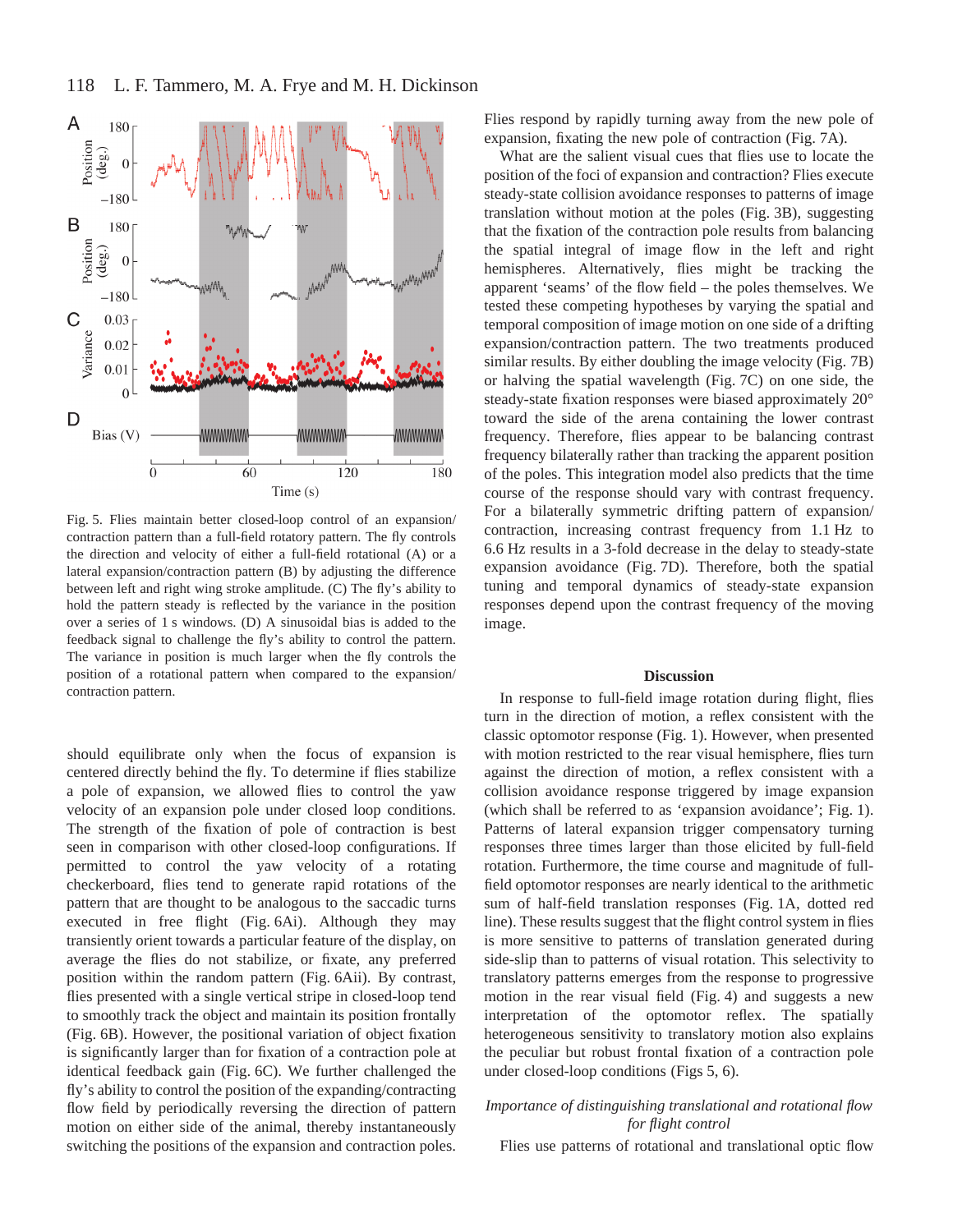

Fig. 6. In closed-loop conditions, flies show a powerful steady-state expansion avoidance reflex. By adjusting the difference between the right and left wing stroke amplitude, flies control the azimuth of (A) a random checkerboard pattern (*N*=27), (B) a single vertical stripe (*N*=27) and (C) the poles of a constantly expanding/contracting pattern of vertical stripes (*N*=13). For each experimental treatment, example responses are plotted in the left column (i), time series averages are plotted in the center column (ii; indicated in grayscale) and total probability distributions are plotted in the right column (iii). For the grayscale plots, the white area indicates that flies maintained the rotating pattern in that particular position. On average, flies do not show preference for any single element of the random checkerboard pattern, whereas they tend to fixate the vertical stripe in front (0°). Flies show even more robust fixation of the poles of expansion/contraction. There is less variability in the fly's tendency to stabilize the poles of the expanding pattern in the rear field of view, thus the pole of contraction is fixed frontally.

to maintain stable flight within visually textured environments. The relative contributions of rotation and translation to the retinal optic flow field depend upon the fly's motions, the spatial organization of the visual world, as well as the respective geometrical constraints on optic flow. For example, body rotation in the absence of translation generates a flow pattern consisting of equal local velocity vectors along each meridian of the axis of rotation. Translation, by contrast, produces a field in which optic flow radiates outward along meridians from the focus of expansion towards the focus of contraction.

In response to panoramic image rotation, freely flying hoverflies (*Syritta pipiens*) turn in the same direction (syndirectionally) to minimize retinal slip (Collett, 1980). Counteracting rotational retinal slip, an example of the optomotor response, is thought to mediate stable forward flight in flies (Götz, 1975). During linear translation, image expansion triggers collision avoidance maneuvers during free flight in which *Drosophila* turn away from the pole of expansion (Tammero and Dickinson, 2002b). This reflex cannot be based solely on optomotor feedback because it

requires that the animal turns against the direction of image motion seen within a large portion of its visual field. Our results show that, when presented with horizontal motion restricted to either the front or rear hemisphere, *Drosophila* always turn in the direction of apparent translation (Fig. 1). Thus, for ambiguous patterns of optic flow, flies default to translation responses. Open-loop responses to translational expansion/contraction stimuli are three times larger than those generated by full-field rotation at an identical contrast frequency (Fig. 1E). This amplification of operational gain results in more robust closed-loop control over the velocity of expansion/contraction than to that of full-field rotation (Fig. 5). As a result of the spatial organization of visuomotor responses, when given a choice, the fly frontally fixates a steadily contracting flow field, a strange situation that illustrates a very low tolerance for image expansion (Fig. 6). As soon as an expansion pole is displaced laterally on the retina, the fly turns away. Thus, the only stable condition – the expansion pole positioned directly behind the fly – results in frontal fixation of the contraction pole. The positional variance during closed loop is substantially less for a pole of contraction than for a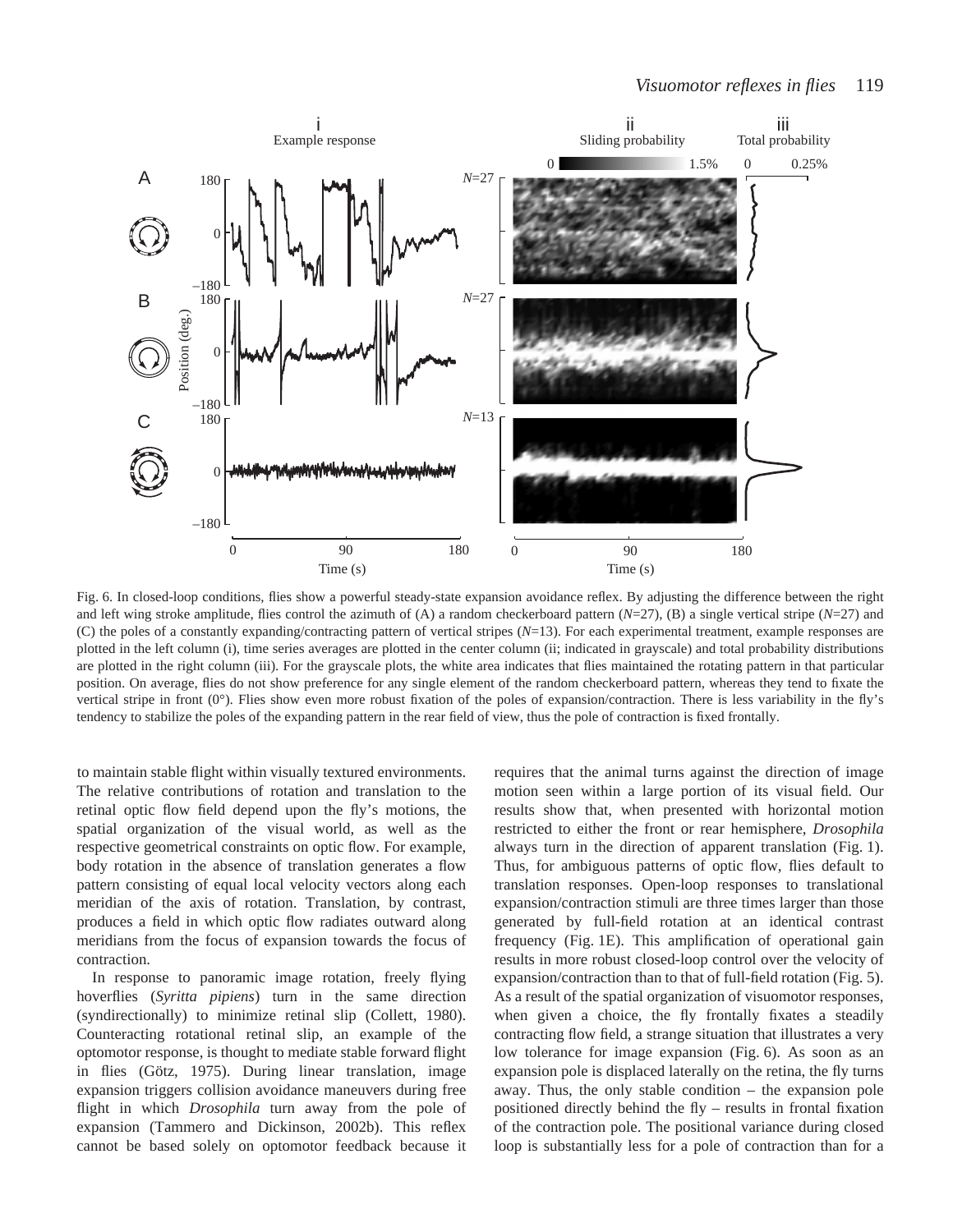



balance of the expansion avoidance reflex depend upon the contrast frequency of large-field image motion. Flies had closed-loop control over the yaw position of the poles of expansion/ contraction, while a pattern of stripes drifted at constant velocity. We periodically challenged the fly's closed loop responses to image expansion/contraction by

reversing the drift direction, therefore exchanging the position of the two poles. (A) At each direction reversal, flies rapidly turn away from the pole of expansion to fixate the pole of contraction frontally. In this figure, drift direction is indicated by the polarity of the stimulus waveform. Dashed lines indicate pole positions along the *y*-axis. (B) Either doubling the drift velocity or (C) halving the functional wavelength of the pattern on one half of the arena resulted in a 20° shift in fixation towards the side of the arena showing the slower drift speed. (D) Increasing the drift velocity results in shorter delay to the  $\begin{array}{c|c|c|c} \hline \mathcal{L} & & & \\ \hline \mathcal{L} & & & \\ \hline \mathcal{L} & & & \\ \hline \mathcal{L} & & & \\ \hline \end{array}$  Files had closed-loop correction. While a patter over the yaw position the poles of expansion the poles of expansion (deg. s<sup>-1</sup>) and the poles o

vertical stripe (Götz, 1968; Heisenberg and Wolf, 1979; Wolf and Heisenberg, 1990). To our knowledge, expansion avoidance generated by linear image translation is the most robust visual reflex yet recorded in *Drosophila* and is therefore likely to be a fundamental component of the animal's flight control system.

## *Model for the spatial summation of translational flow fields*

We propose the following model to summarize our findings (Fig. 8). The progressive (blue pathway) and regressive (red pathway) motion over each quarter of visual space is processed *via* an appropriate temporal filter. For example, progressive motion over the frontal visual field is processed by a filter  $(f_{\text{fp}})$ with both tonic and phasic step response characteristics (Fig. 4C). Similarly, the response of the filter sensitive to regressive motion in the front visual field (*f*fr) has transient and sustained components, although the sustained component is somewhat smaller than for that of progressive motion (Fig. 4B). The polarity of the response to frontal motion always matches the direction of image motion (Fig. 4B–D).

The processing of motion over the rear visual field is carried out in a similar fashion, with some distinct differences. The filter sensitive to progressive motion over the rear visual field (*f*rp) is dominated by the transient component, whereas the sustained component dominates the filter sensitive to regressive motion (*f*rr). The polarity of the turning responses does not, however, reverse when the direction of motion is reversed. Thus, both progressive and regressive motion over a rear quarter-field causes a turning response of the same polarity. The response to motion over the rear half-field does not result from the summation of the two rear quarter-fields (Fig. 4E, dotted red line). Rather, the response to progressive motion in one quarter-field appears to inhibit the response to regressive motion in the adjacent quarter-field when motion is presented across the rear half-field (Fig. 4). Finally, the output of each temporal filter is spatially summed, integrating motion over the fly's entire field of view. The final sum is then subject to saturation due to the mechanical and temporal limits on the control of wing kinematics. The model predicts that the sum of antagonistic translation commands results in a weak tendency of the fly to turn in the direction of full-field rotation – the classic optomotor response. By contrast, for a pattern of lateral translation producing opposing poles of expansion and contraction, similar rightward motion in the front field of view coupled with leftward motion in the rear field of view results in a stronger tendency to turn to the right  $-$  a collision avoidance response.

## *New implications for the neural mechanisms of visuomotor reflexes*

For decades, visually mediated reflexes in insects have been used as behavioral assays to predict and examine structure–function relationships within the nervous system at both the cellular (Bishop and Keehn, 1967; Hassenstein and Reichardt, 1956) and molecular-genetic levels (Fischbach and Heisenberg, 1984; Götz, 1964a). The power of this integrative approach emerges from comparing the dynamics of intact behaviors with the physiological properties of individual neurons. The new interpretation of visuomotor reflexes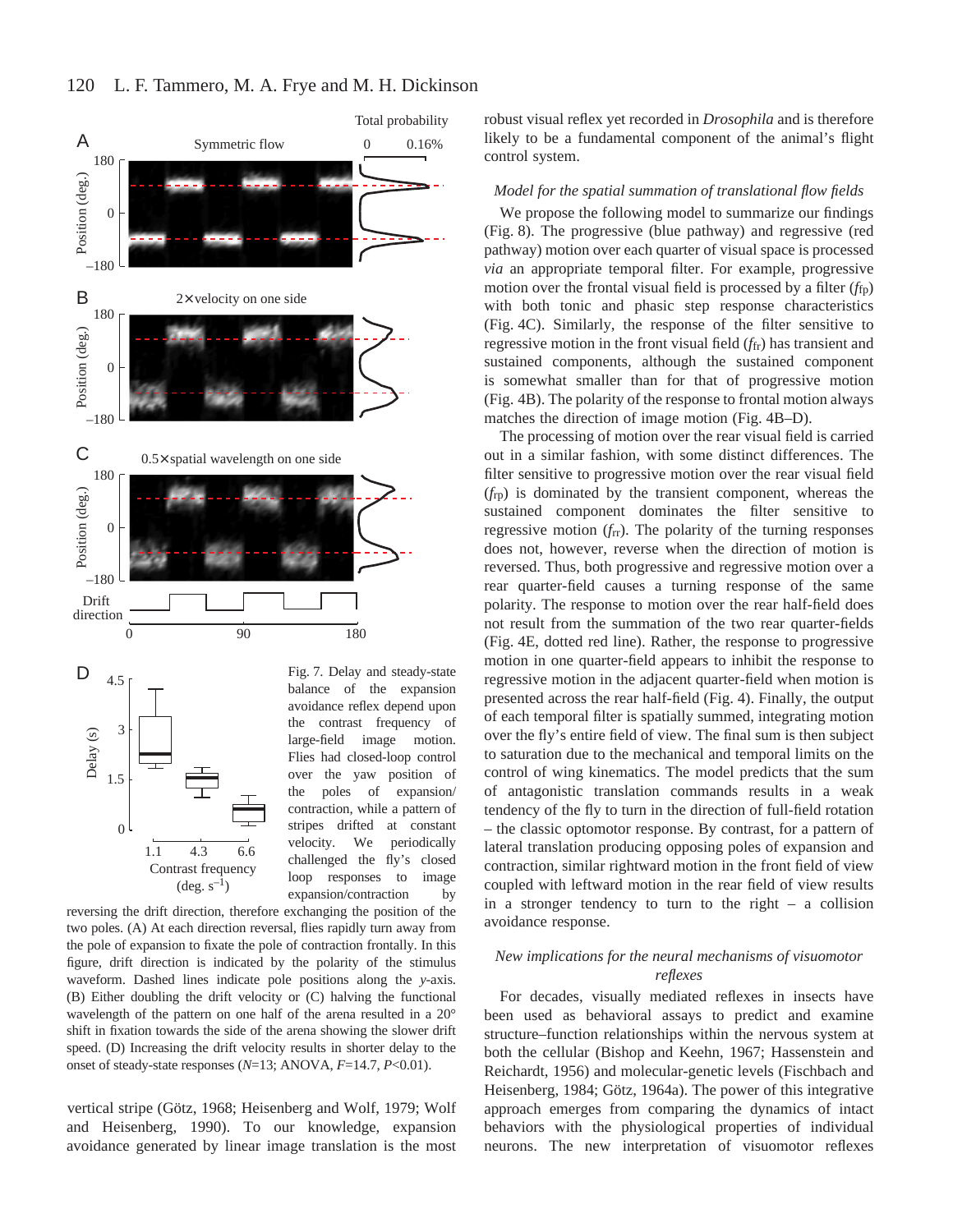

Fig. 8. Schematic model for the spatial organization of visuomotor reflexes in *Drosophila*. Image motion within individual quarter-fields is temporally filtered and spatially summed (see text for details). Motion across the frontal visual hemisphere results in a syndirectional turn, whereas motion in the rear results in a counterdirectional turn. By summation, full-field rotation results in a weak syndirectional turn. However, a pattern of expansion centered laterally produces a stronger turn away from the focus of expansion. Note that the polarity of turning responses to motion within the rear quarter-fields is independent of the direction of image motion.

presented here therefore initializes both a search for new physiological mechanisms and a reinterpretation of current advances.

Most electrophysiological studies of visual processing in flies have focused on a group of 60 or so motion-sensitive cells in the lobula plate (Hausen, 1984, 1993). Some of the lobula plate tangential cells (LPTCs) show local directional specificity for global patterns of optic flow (Krapp and Hengstenberg, 1996; Krapp et al., 2001). As yet, there have been few descriptions of LPTCs sensitive to expanding flow fields in flies. The Hx neuron responds strongly to patterns of translatory optic flow emanating from the caudo-lateral visual field (Krapp et al., 2001). Also, Hausen postulated that HS neurons probably participate in encoding self translation (Hausen, 1984, 1993). Furthermore, output regions in the central brain visit descending neurons that convey visual signals to the flight motor circuits within the thoracic ganglion (Strausfeld, 1976). Several neurons descending through

the cervical connective of the blowfly (*Calliphora erythrocephalia*) are sensitive to frontally positioned image expansion (Borst, 1991). In the locust *Schistocerca americana*, identified descending contralateral motion detector cells (DCMDs) may play a roll in collision avoidance or escape behavior by firing in response to looming objects (Gabbiani et al., 1999; Gray et al., 2001; Judge and Rind, 1997). In the lobula plate of the hawk moth *Manduca sexta*, 'class 2 cells' respond to an expanding optic flow field (Wicklein and Strausfeld, 2000). It may be within similar premotor networks that the patterns of linear translation and expansion are encoded in flies.

Why should minimizing lateral translation or avoiding lateral expansion play such a dominant role in flight control? In both free-flight and tethered-flight conditions, fruit flies respond to a laterally positioned focus of expansion by turning away from the focus of expansion (Tammero and Dickinson, 2002a,b). This explains the tendency of *Drosophila* to saccade away from approaching walls in free flight, avoiding collisions. Consistent with free-flight behavior, tethered flies in visual closed loop show counterdirectional saccades that send an expanding object to the rear field of view. In the experiments described here, *Drosophila* appear to be treating the focus of expansion of a large field pattern as it does an expanding object, by turning away from the expanding flow field. By contrast, walking blowflies in which one eye has been occluded show a weak tendency to turn in the direction of the nonoccluded eye, thus turning towards the focus of expansion (Kern and Egelhaaf, 2000). However, in flight, monocular animals do not show trajectories significantly different from their binocular counterparts. Strong differences in the temporal dynamics of image motion may contribute to varying behavioral strategies to stabilize gaze during locomotion in walking *vs* flying animals.

The most common source of lateral image motion and its associated expansion is side-slip during free flight, a situation that may occur if an animal is blown off course by a gust of wind. In response to such lateral translation, our results suggest that a fly would turn away from the laterally positioned focus of expansion, reflexively directing it away from any impending collision. Thus, this reflex and its underlying circuitry might be analogous to the centering response observed in bees (Srinivasan et al., 1991). A specific application of this reflex might be the maintenance of upwind flight, an essential component of long-distance odor tracking (Vickers, 2000). Mechanosensory structures such as filiform hairs or antennae cannot by themselves localize the upwind direction, because without an independent measure of ground speed a flying animal cannot easily distinguish an external wind from a self-generated component of airflow. Within the natural environment, the most likely source of side-slip is the drag that results from yaw relative to wind direction, an effect analogous to leeway on a boat. By turning to minimize lateral translation and fixate the focus of expansion in the rear field of view, an animal would tend to steer into the wind. The expansion avoidance reflex is thus a simple and robust means by which